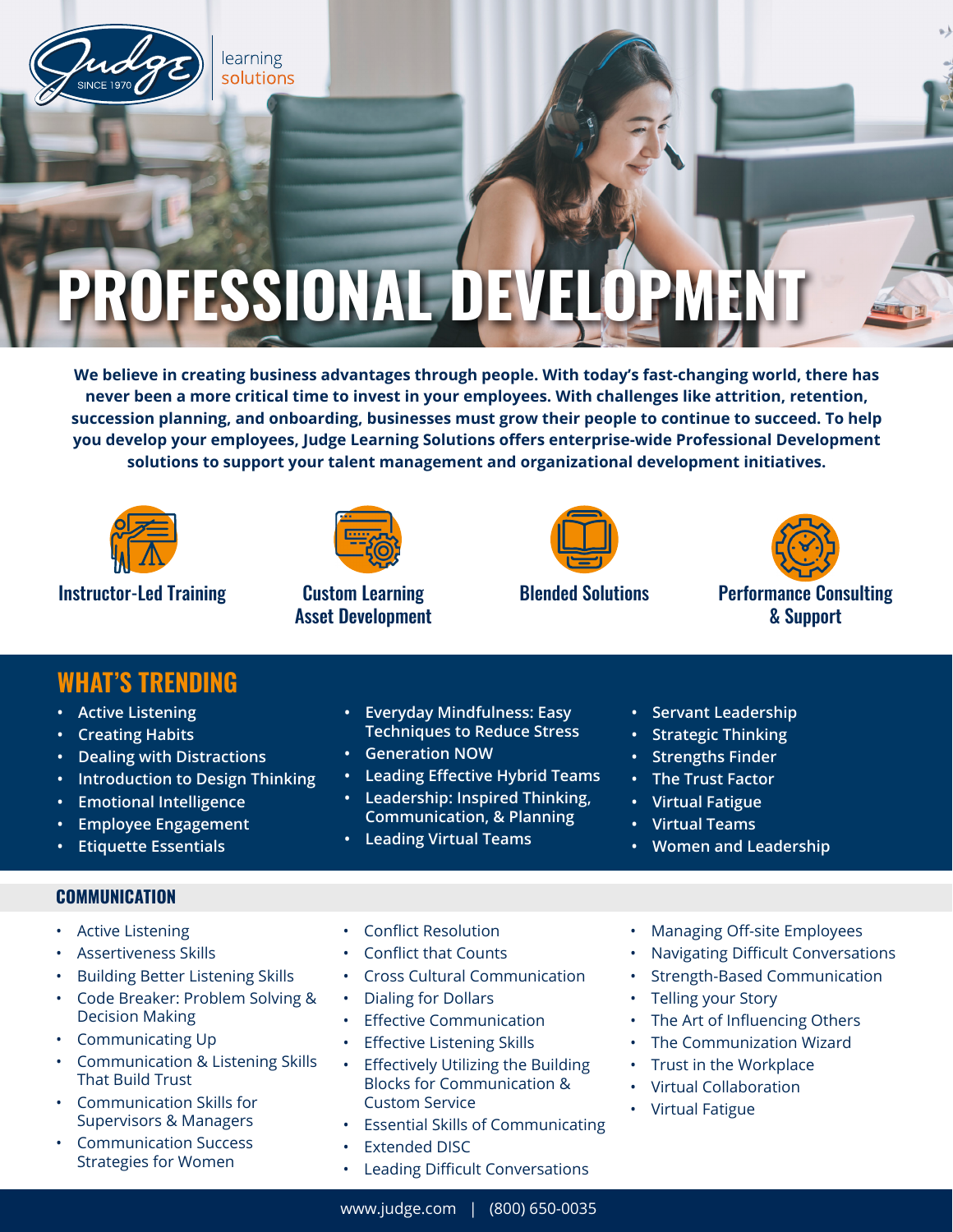#### **CUSTOMER SERVICE**

- Customer Service Excellence
- Data Driven Customer Service
- Dealing with Upset Customers
- From Vendor to Partner: Building Long-Term Relationships via Word-Class Service

## **DIVERSITY & INCLUSION**

- Acquiring and Managing A Diverse Workforce
- Anti-Harassment & Discrimination Prevention
- **Better Together**
- Building & Maintaining a Respectful Workplace
- Building Blocks of Diversity

#### **LEADERSHIP & MANAGEMENT**

- Adapting Your Leadership Style
- Building a Smart Team
- Building Effective Teams
- Building Stronger Supervisor / Employee Relationships
- Coaching & Mentoring to Influence Performance
- Coaching for Development: Help Employees Achieve Their Full Potential
- Coaching for Performance
- Coaching Job Skills
- Coaching Secrets for Leaders
- Cultural Competency
- Delegating for Growth
- Delegation & Workflow
- Developing Yourself as an Effective Leader
- **Effective Discipline**
- Emotional Intelligence



- Influencing & Negotiation Skills for Non-Sales Professionals
- Negotiation Skills
- New Rules of Customer Service
- Six Common Causes of Poor Customer Service
- The New Rules of Customer Service

• Respect in the Workplace: Supervisors' Session

• Women & Leadership

Sexual Conduct in the Workplace The Unconscious Bias Factor

- Communicating Across **Generations**
- Cultural Competency: More than Flags, Foods, & Festivals
- Diversity Teamwork Session
- Diversity, Cultural Competence, & Inclusion in the Workplace
- Intentionally Creating Supportive **Cultures**
- Exploring Differences in the **Workplace**
- Fundamental Skills for Managers & Supervisors
- Gaining Respect as a New Manager
- Generation NOW
- High Impact Leadership Skills
- Hiring the Right Employee
- Inspired Leadership
- Leading Effective Hybrid Teams
- Leading Others Without Authority
- Leading Virtual Teams
- Learning to Manage: Techniques & Tools for the New Manager
- Managing Across Generations
- Managing Global / Virtual Teams
- Managing Organization Change & Growth
- Managing Work Expectations
- Mastering Your Own Time Management
- Next Generation Leadership
- Planning & Facilitating Effective Meetings
- Powerful Motivation Techniques
- Progressive Corrective Techniques & Documentation Methods
- Setting Expectations, Developing Goals, & Giving Effective Feedback
- Stress-Free Performance Appraisals & Influential Follow-Up **Techniques**
- Talk Like a Leader
- The Art of Influencing Others
- The Emotionally Intelligent Leader
- Understanding Yourself & Others to Increase Effectiveness